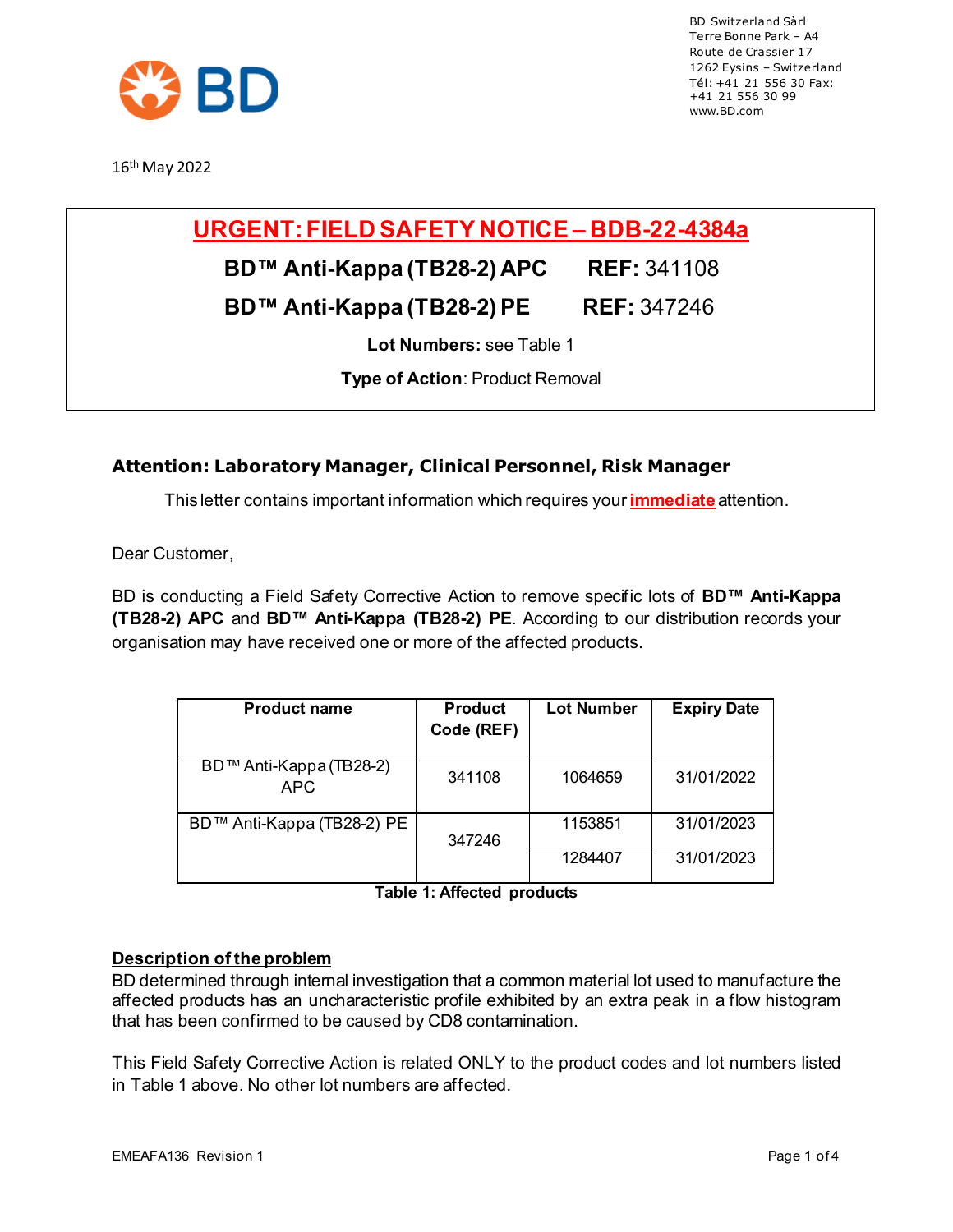

BD Switzerland Sàrl Terre Bonne Park – A4 Route de Crassier 17 1262 Eysins – Switzerland Tél: +41 21 556 30 Fax: +41 21 556 30 99 [www.BD.com](http://www.bd.com/)

BD does not promote the use of these products for specific clinical applications, and it is unknown to BD if or how these products are combined into laboratory developed tests (LDTs). However, if the affected products are used in LDTs, it is possible that an unexpected population of events may be seen in the kappa gate in the analysis. Depending on the clinical scenario, this could result in the laboratory performance of follow-up tests or in the administration of unnecessary therapeutic treatment, which could, in turn, results in mild to severe health consequences depending on the treatment administered. Therefore, if the product was used in LDTs to generate patient results, it may be necessary to review the analyses.

BD has not received any reports of serious injury related to this issue.

#### **Actions taken by BD**

BD is taking corrective actions to preventrecurrence of this type of issue.

#### **Actions to be taken bythe END USER / HEALTHCARE ORGANISATION:**

For existing users of the abovementioned products, BD requires that the actions below are taken.

- 1. Inspect your inventory, locate and quarantine any unused units of the affected lot numbers as per Table 1. Destroy all affected products.
- 2. If you have further distributed the product within your organisation, please identify those facilities and notify them at once of this product removal.
- 3. BD recommends discussing the content of this letter with your laboratory director regarding the need to review previous analyses associated with these affected lots.
- 4. Complete the Customer Response Form on page 4 indicating:
	- o the quantities destroyed **OR**
	- $\circ$  that your organisation does not have any affected units left in inventory
- 5. Return the completed Customer Response Form to **YOUR DISTRIBUTOR/ PRODUCT SUPPLIER** for replacement product **as soon as possible or no later than 17th June 2022.** If you no longer use the product, it is still important that you return the Customer Response Form for our reconciliation purposes.
- 6. If you experience any issues with the products listed in Table 1, please report as a complaint as per your normal process.

For units destroyed, replacement devices will be sent. If you no longer use the product, it is still important that you return the Customer Response Form for our reconciliation purposes**.**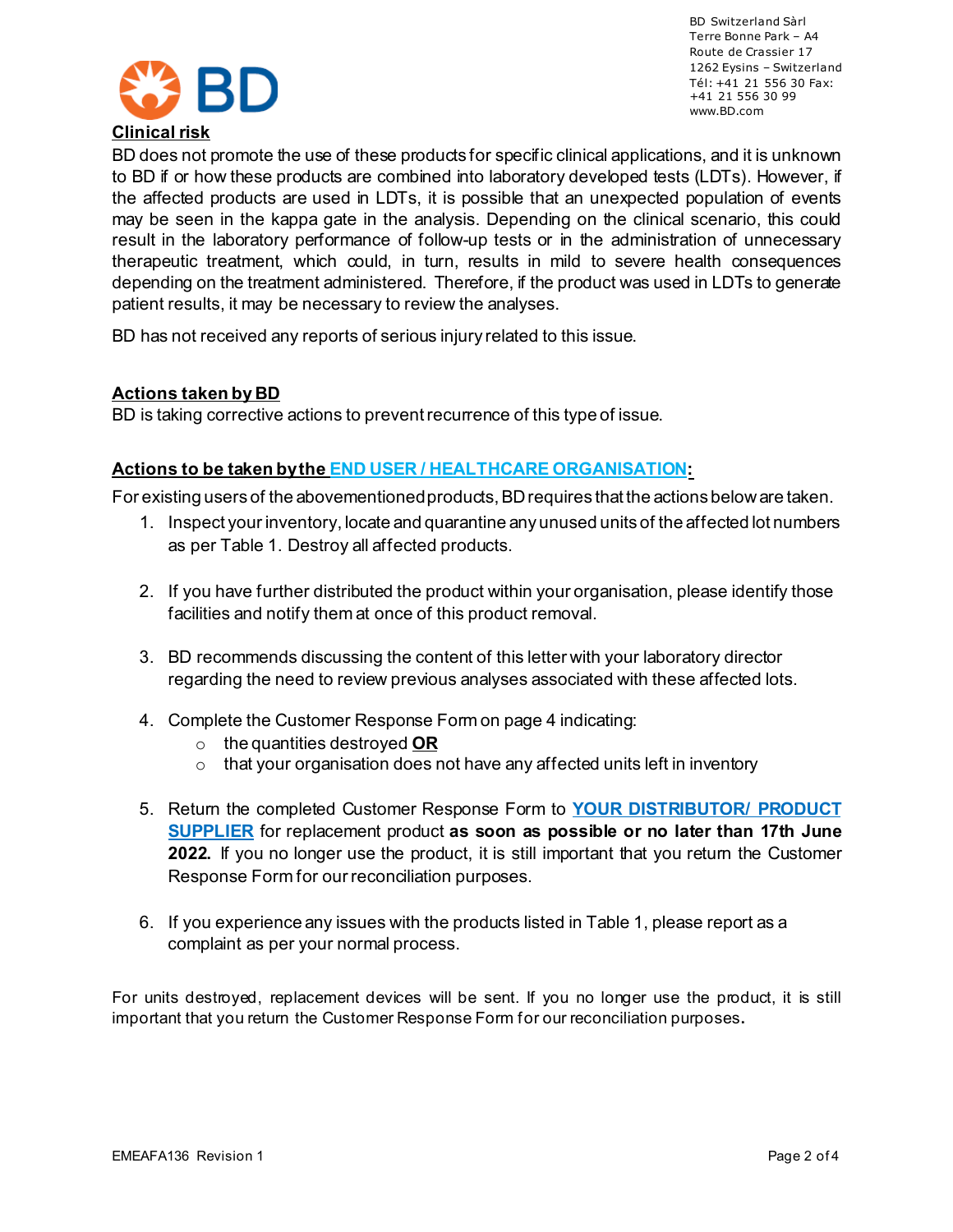

BD Switzerland Sàrl Terre Bonne Park – A4 Route de Crassier 17 1262 Eysins – Switzerland Tél: +41 21 556 30 Fax: +41 21 556 30 99 [www.BD.com](http://www.bd.com/)

#### **Actions to be taken by the DISTRIBUTOR:**

For existing distributors of the abovementioned products, BD requires that the actions below are taken.

- 1. Inspect your inventory, locate and quarantine any units of the affected lot numbers as per Table 1. Destroy all affected products.
- 2. If you have further distributed the product, please identify those facilities and notify them at once of this product removal.
- 3. Complete the Customer Response Form on page 4 indicating:
	- o the quantities destroyed **OR**
	- $\circ$  that your organisation does not have any affected units left in inventory
- 4. Return the completed Customer Response Form to <u><<insert contact details here>></u> for replacement product **as soon as possible or no later than 17th June 2022.**
- 5. If you experience any issues with the products listed in Table 1, please report as a complaint as per your normal process.

For units destroyed, replacement devices will be sent. If you no longer use the product, it is still important that you return the Customer Response Form for our reconciliation purposes**.** 

#### **Contactreference person**

If you have any questions about this, please contact your local BD representative or the local BD office on **<<insert telephone details here>>** or e-mail **<<insert contact email address here>>**.

We confirm that the appropriate regulatory agencies have been informed of these actions.

BD is committed to advancing the world of health. Our primary objectives are patient safety and user safety and providing you with quality products. We apologise for the inconvenience this situation may cause you and thank you in advance for helping BD to resolve this matter as quickly and effectively as possible.

Sincerely,

…